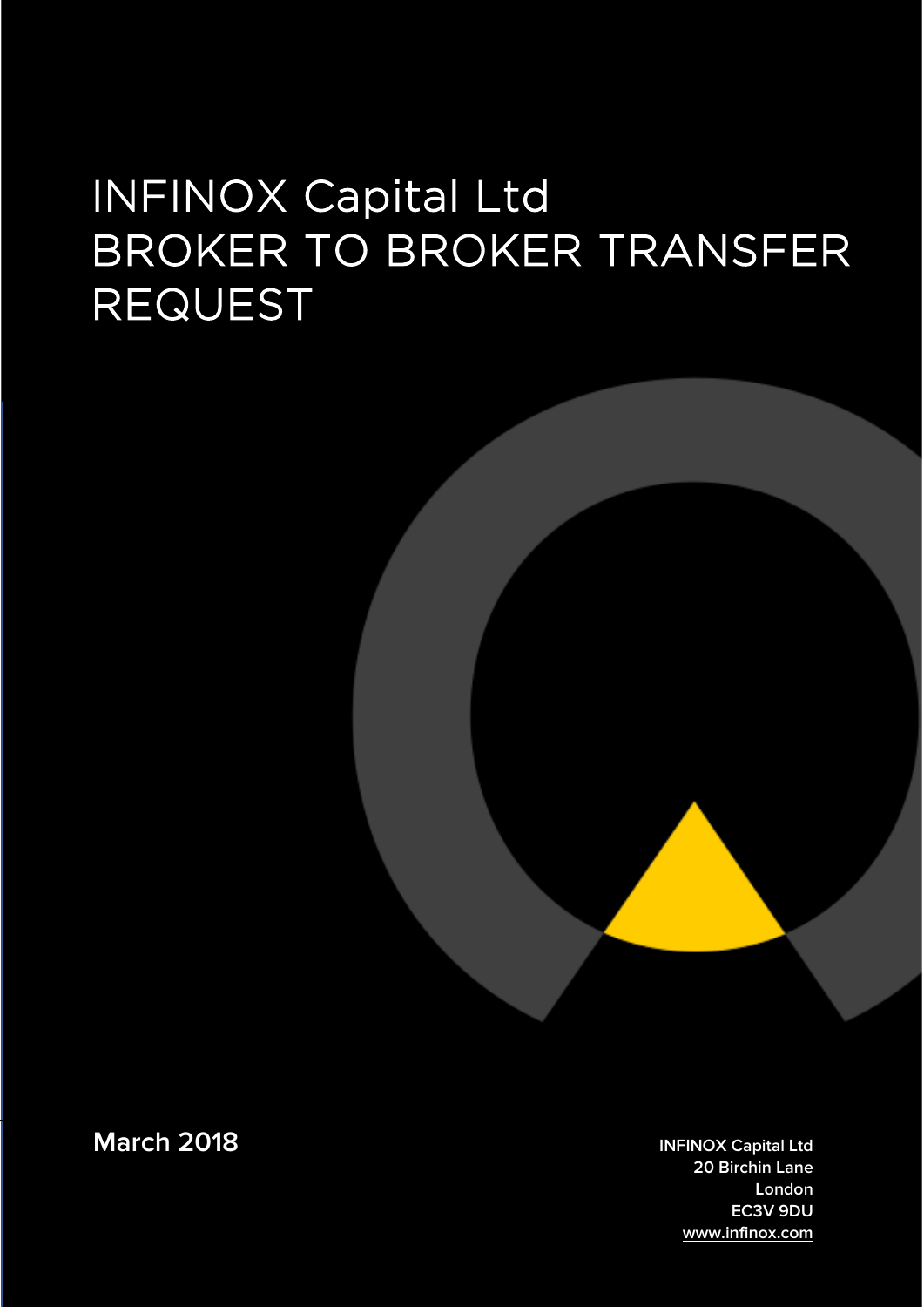

## **BROKER TO BROKER TRANSFER REQUEST**

Please complete this form to transfer your existing holdings from another broker to your INFINOX Capital Ltd ("INFINOX") trading account. Once completed and signed, please return this form to support@infinox.com

For any assistance please contact INFINOX Customer Support on +44 (0) 20 3713 4490. Client Account Name (INFINOX):

Client Account Number (INFINOX):

Client Account Currency (INFINOX):

Existing Broker Name:

Account Number (Existing Broker):

Amount (To be transferred):

Currency:

## **INFINOX Capital Ltd BANK ACCOUNT DETAILS**

| Deposit<br>Currency | Beneficiary account<br>number* | Beneficiary<br>IBAN**          |
|---------------------|--------------------------------|--------------------------------|
| <b>USD</b>          | 73663977                       | GB61<br>BARC 2000 0073 6639 77 |
| <b>GBP</b>          | 23349802                       | GB17<br>BARC 2000 0023 3498 02 |
| <b>EUR</b>          | 77300322                       | GB12 BARC 2000 0077 3003 22    |
| <b>JPY</b>          | 55118544                       | GB45 BARC 2000 0055 1185 44    |
| <b>SGD</b>          | 82936700                       | GB39 BARC 2000 0082 9367 00    |

Page 1

BROKER TO BROKER TRANSFER REQUEST

INFINOX Capital Ltd is a company registered in England and Wales under number 06854853, authorised and regulated by the Financial Conduct Authority (FCA) Register number 501057.